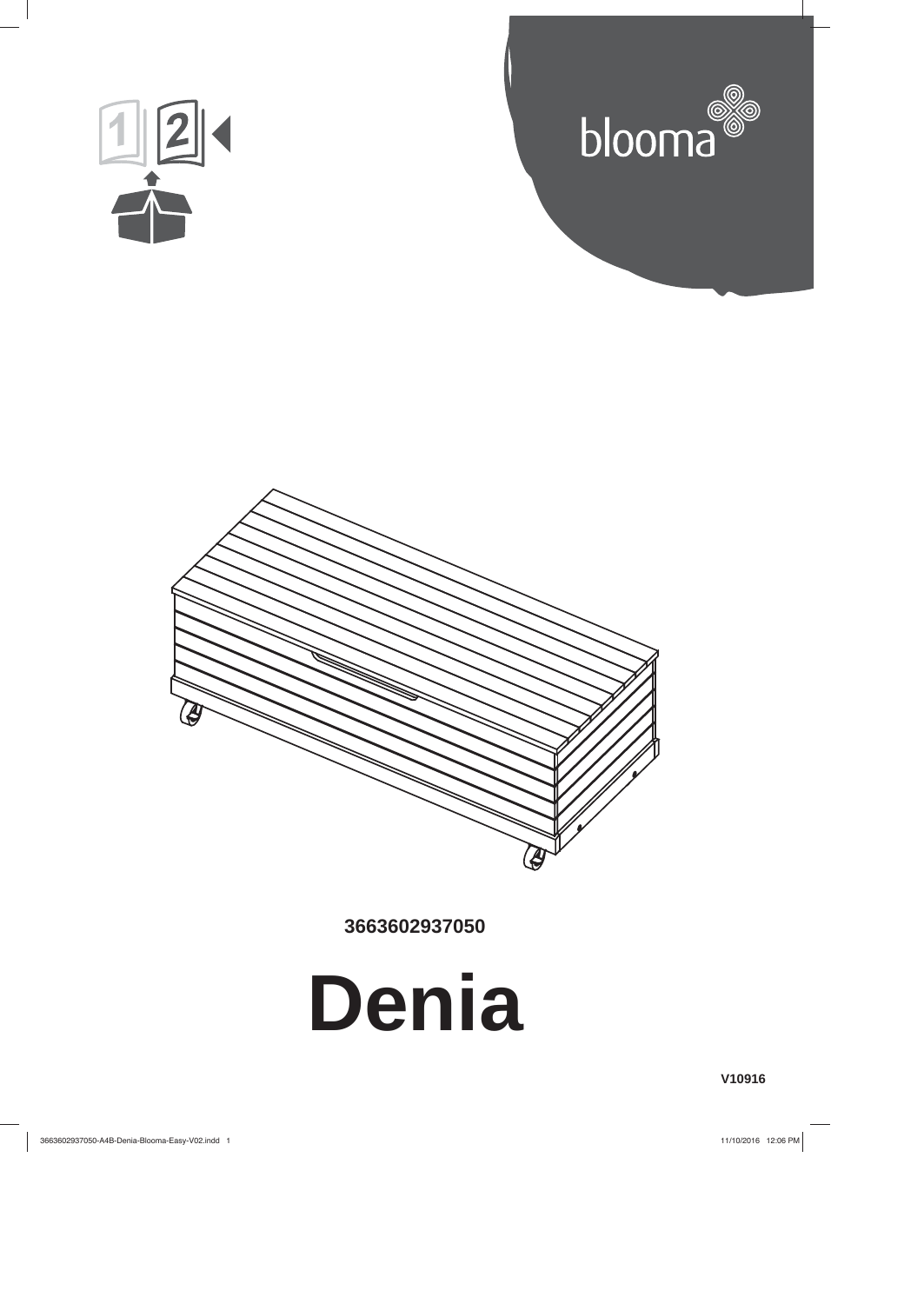



IMPORTANT - Please read carefully the separate safety guide before use.

- **B** IMPORTANT Lire attentivement le guide de sécurité séparé avant utilisation.
- **60** IMPORTANT Vă rugăm să citiți cu atenție ghidul de<br>siguranță separat înainte de utilizare.
- MPORTANTE Lea atentamente la guía de seguridad separado antes de utilizar.
- WAŻNE Przed użyciem proszę dokładnie .<br>zapoznać się z instrukcją<br>bezpieczeństwa.
- **OD** IMPORTANTE Leia atentamente o guía de segurança separado antes de usar.
- **609** ВАЖНО Пожалуйста, внимательно прочитайте отдельное руководство<br>по технике безопасности перед использованием.
- **CD** ÖNEMLI Kullanmadan önce emniyet kurallarını<br>lütfen dikkatle okuyun.



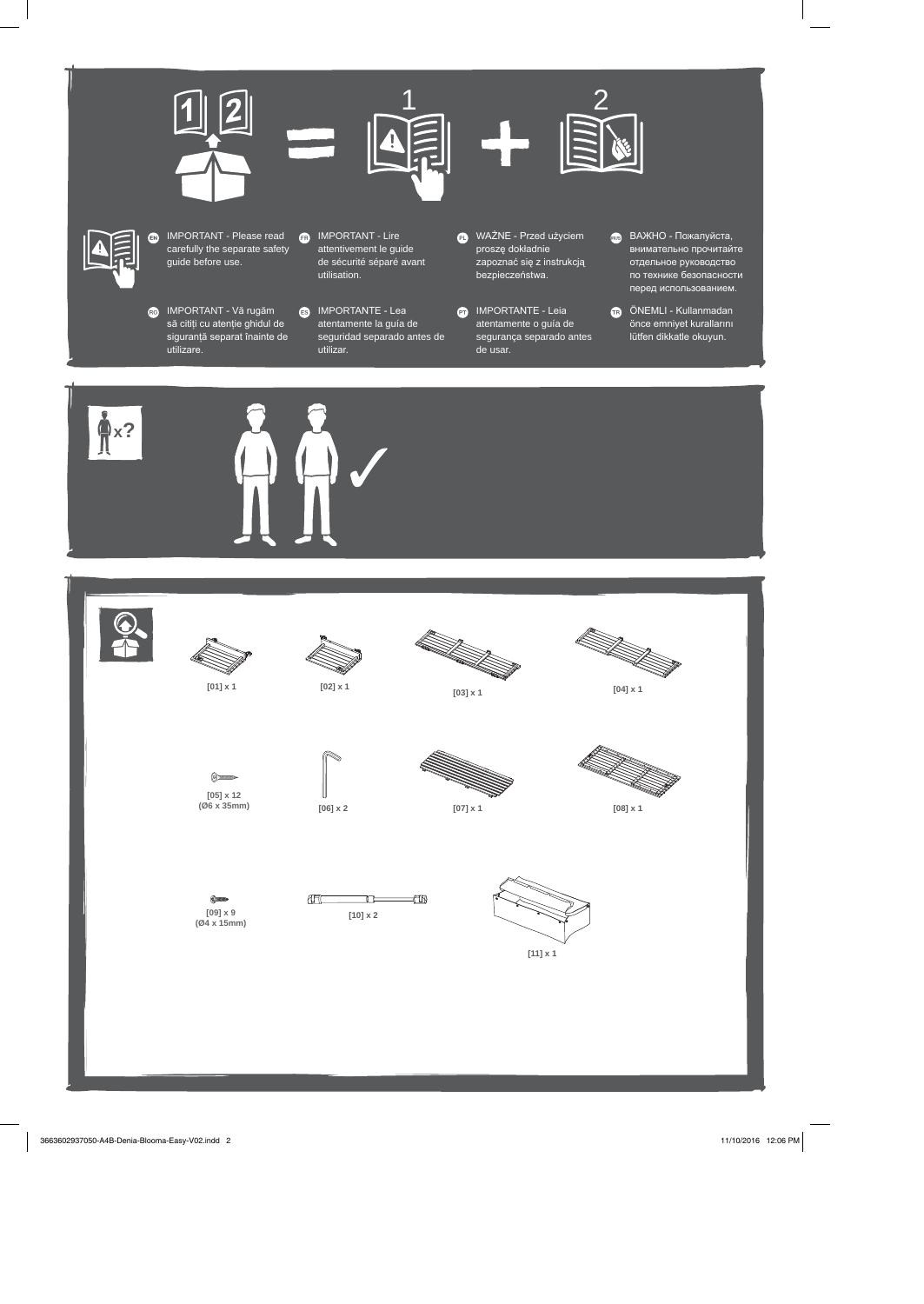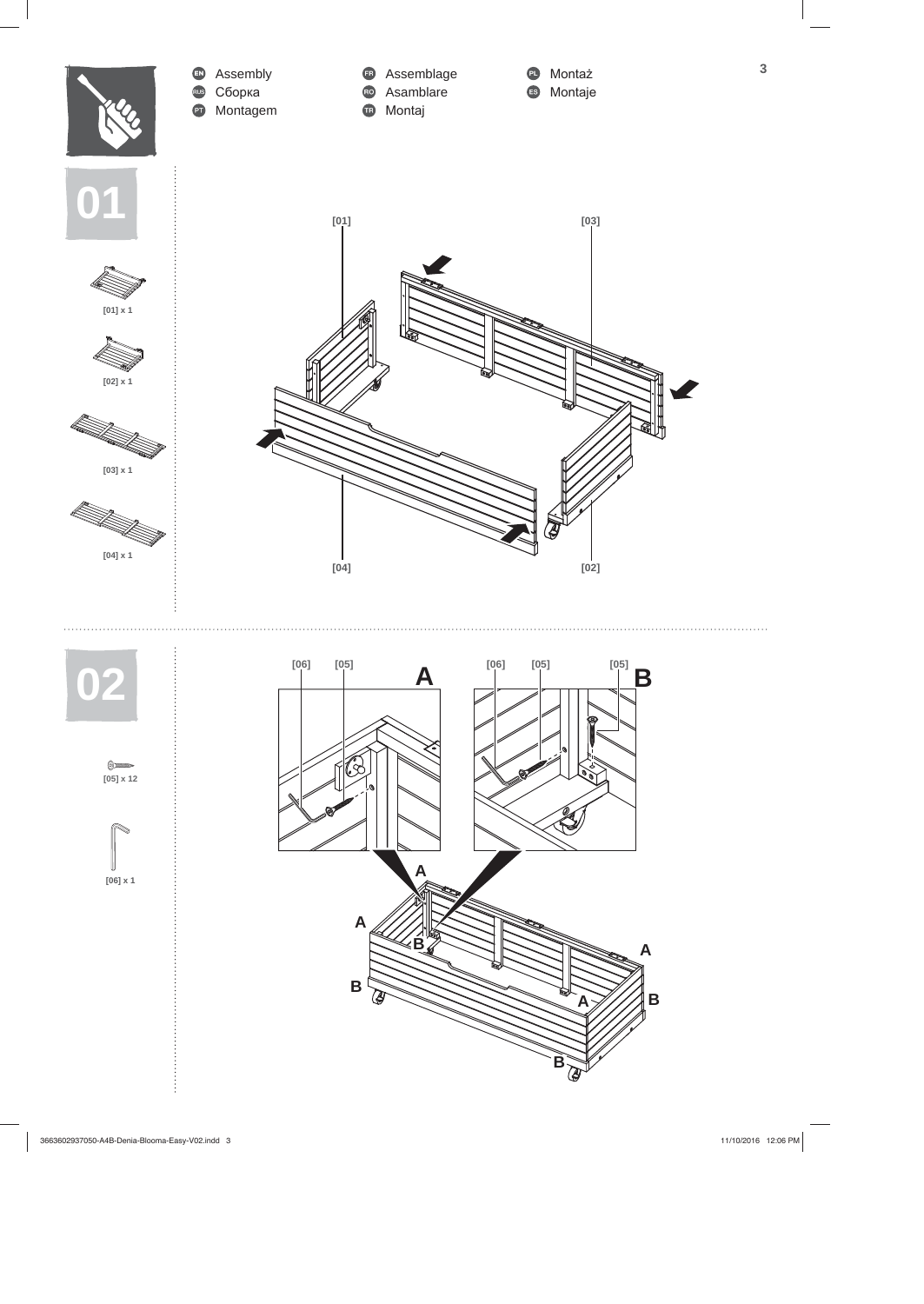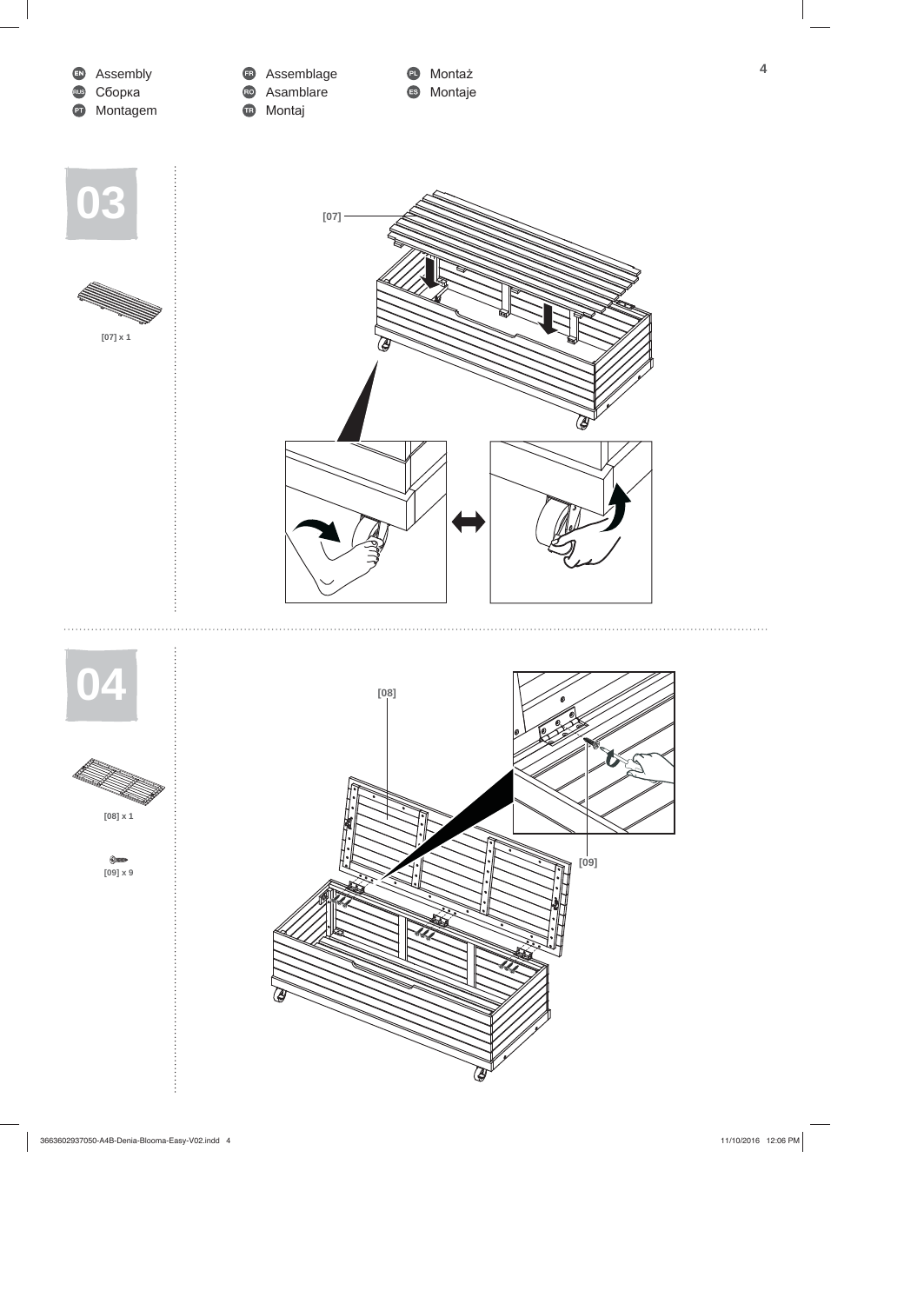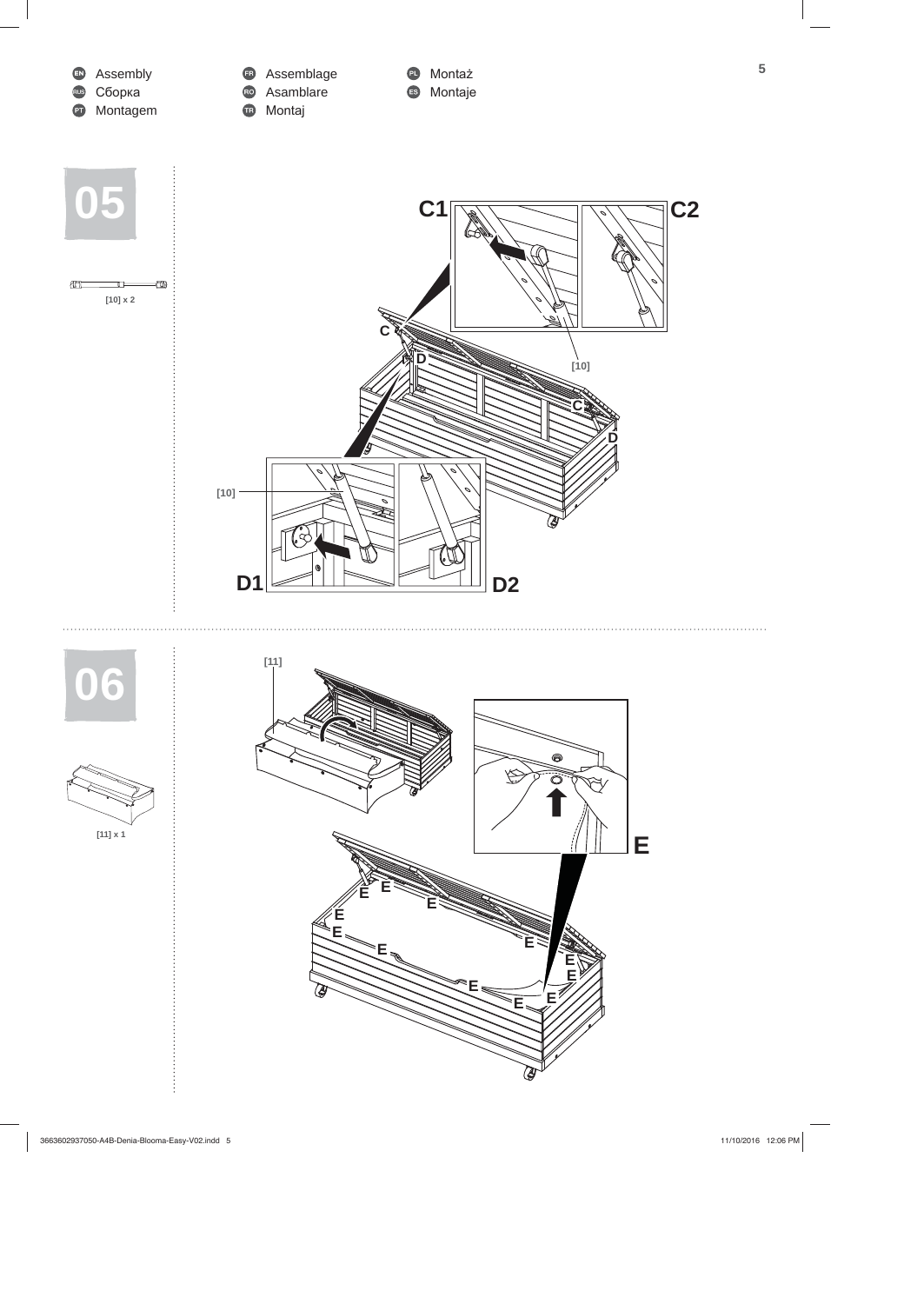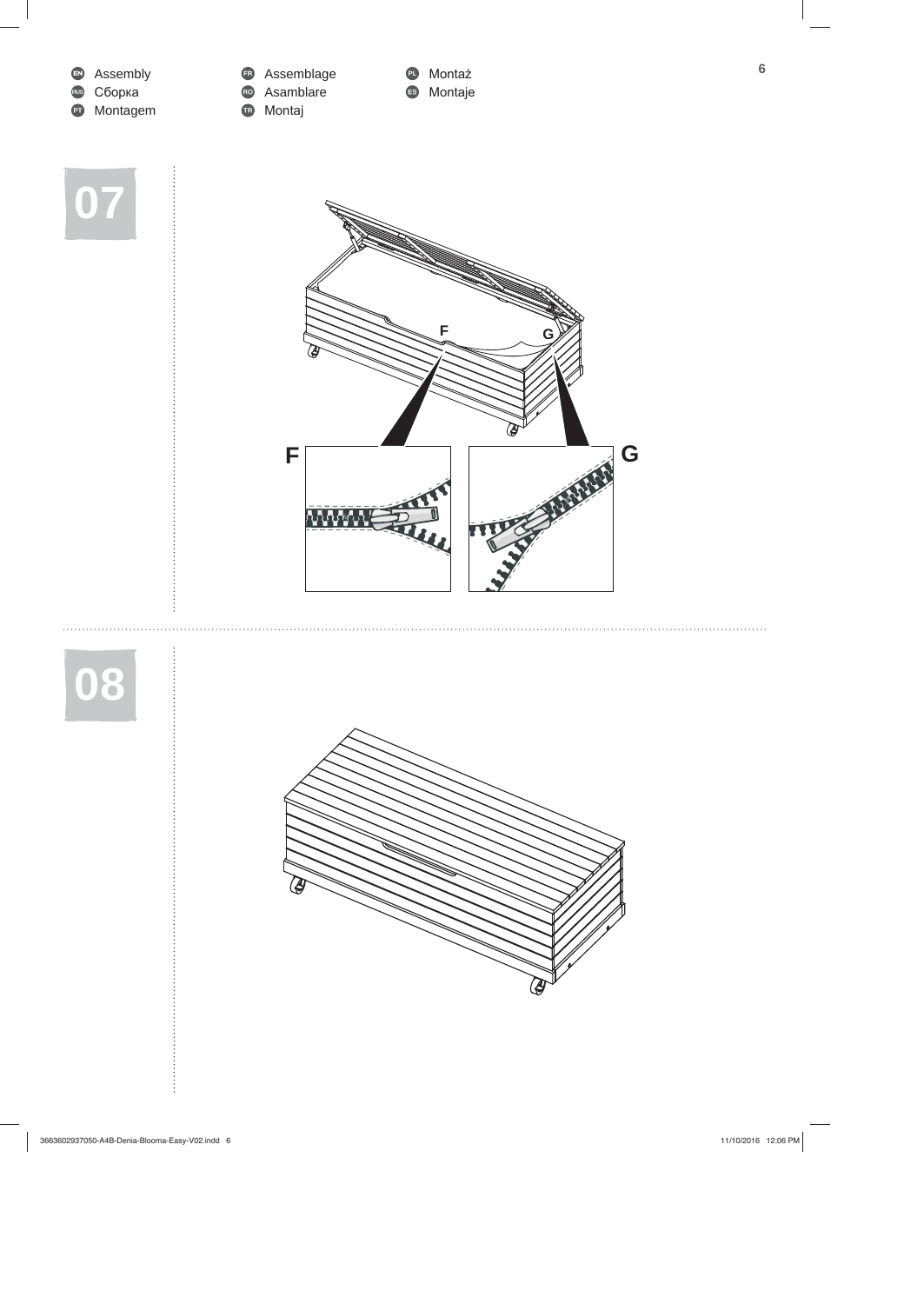

 $\overline{\mathbf{7}}$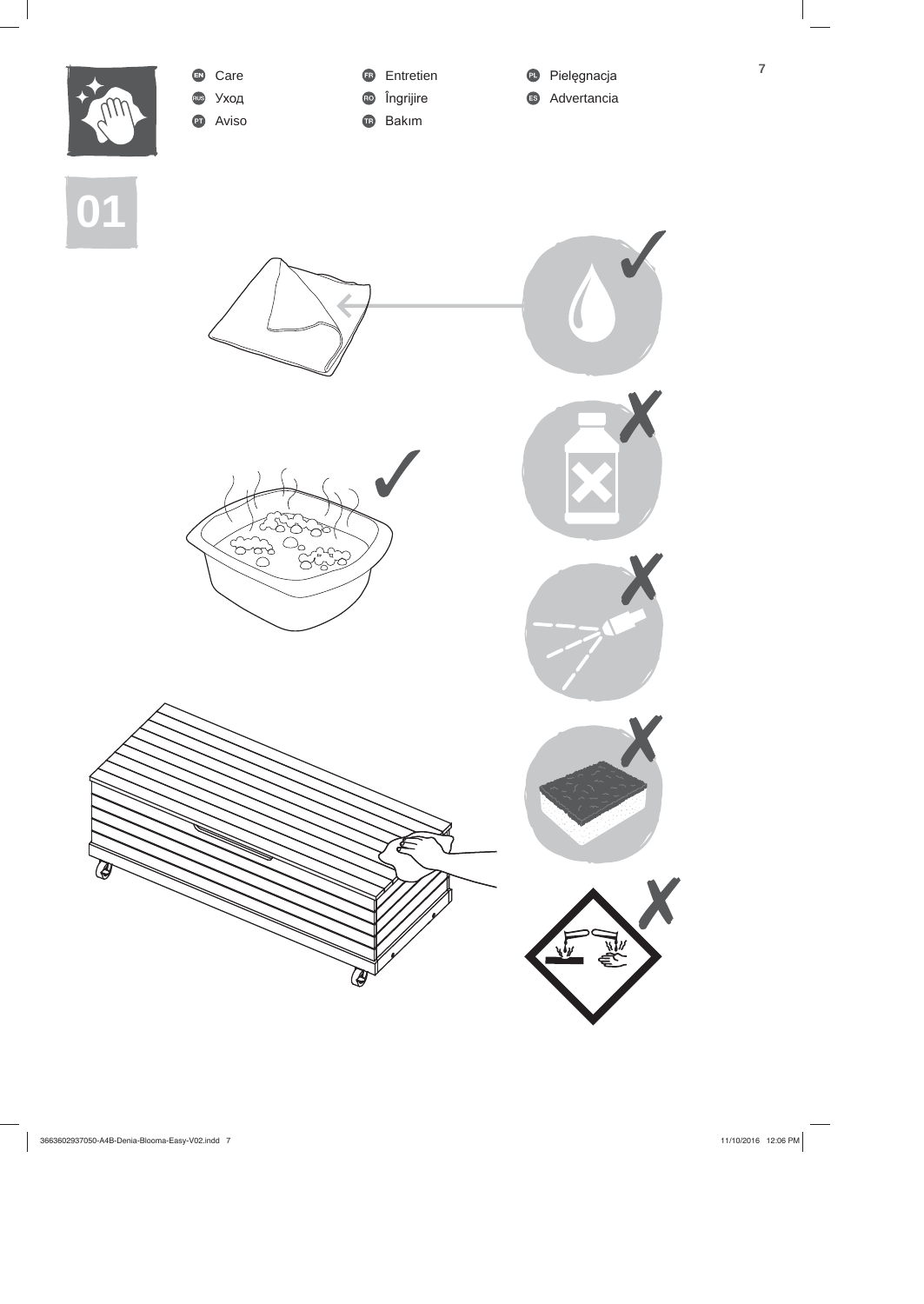- Maintenance
- Обслуживание
- Manutencão

Maintenance

- *<u>Intretinere</u>*
- Bakım
- Konserwacja
- **ES** Mantenimiento

# **Maintenance**

### 01 Instructions d'entretien des surfaces en bois

- Le bois est un matériau naturel, dont l'aspect se détériore lorsqu'il est laissé dehors. Il est crucial d'appliquer dessus une couche de finition pour l'empêcher de noircir prématurément ou de se fissurer lorsqu'il est exposé aux intempéries. Une finition pour bois devrait être appliquée régulièrement pour assurer que le bois est protégé de l'humidité et que le meuble conserve son plus bel aspect.
- Ce produit a été traité avec de l'huile de teck (huile de lin) lors de sa fabrication et n'a besoin d'aucune autre application d'huile de teck avant d'être installé à l'extérieur. Si le produit est laissé intentionnellement à l'extérieur pendant une période prolongée d'intempéries, une couche de finition supplémentaire devra être appliquée. Veuillez vous reporter aux instructions d'entretien cidessous relatives à l'application de l'huile de teck.
- De par la grande densité de certains bois durs, de fines fissures superficielles peuvent apparaître avec le temps en raison du vieillissement, mais cela n'affecte toutefois en rien la solidité du matériau.

## 02 Après 2 mois d'utilisation et à la fin de la saison

- Afin de préserver l'aspect du bois, il convient d'appliquer régulièrement des couches d'huile de teck. La fréquence sera fonction des conditions climatiques auxquelles le produit a été exposé.
- 1. Veillez à vous reporter aux directives du fabriquant de votre huile de teck.
- 2. L'huile de teck s'applique mieux à l'aide d'un tissu propre Frottez simplement l'huile du récipient sur la surface en bois.
- 3. Traitez toutes les surfaces du produit, assurez-vous que toutes les surfaces cachées (telles que celles exposées lorsque le produit est mis à l'envers) sont correctement traitées. Une attention particulière doit être portée aux extrémités et à tous les raccords, ainsi qu'à toutes les fissures qui ont pu être provoquées par des dégâts.
- 4. Laissez sécher la surface. Cela peut prendre entre 4 et 12 heures suivant les conditions environnantes.
- 5. Répétez les étapes ci-dessus afin d'appliquer au moins 2 couches supplémentaires d'huile. Des couches supplémentaires peuvent laisser un éclat de semi-brillance une fois que l'huile est sèche, mais tout excès d'huile peut être éliminé à l'aide d'un tissu propre.



ATTENTION: NE LAISSEZ PAS les tissus utilisés pour appliquer l'huile de teck là où ils peuvent constituer un danger d'incendie, étant donné qu'ils sont enclins à la combustion spontanée, à savoir qu'ils s'enflamment tout seuls sans avertissement. Immédiatement après utilisation, imbibez d'eau tous les tissus utilisés pour appliquer l'huile de teck et jetez-les en toute sécurité à l'extérieur de chez vous.

Si vous choisissez de ne pas traiter ce produit, il va devenir grisâtre et se fissurer. Un léger ponçage peut redonner sa couleur originale, après quoi l'huile de teck peut être appliquée conformément aux instructions ci-dessus.

### 03 **Exsudation du tannin**

- Le tannin est un élément naturel, qui apparaît dans beaucoup d'espèces de bois et peut exsuder de la surface de celui-ci. Bien que normalement inoffensif au toucher, pour le sol, l'herbe et les plantes etc., cette exsudation peut provoquer des taches sur les surfaces dures telles que les patios ou le platelage (terrasse en bois).
- Pour nettoyer les marques de tannin, il est possible d'utiliser un produit de nettoyage approprié ou un restaurateur/éclaircissant de bois à base d'eau (contenant normalement de l'acide oxalique et disponible dans un magasin Castorama). Il est important que toute tache soit nettoyée dans les 1 à 2 jours suivant son apparition.
- Il est crucial de suivre les directives du fabriquant quant au type de produit nettoyant à utiliser et de faire un test sur une petite surface d'abord afin de vérifier l'efficacité du produit choisi. Cela est particulièrement important sur le platelage en bois, dont la finition de surface existant risque d'être supprimé par l'application de l'agent nettoyant. Si le platelage commence à se décolorer après nettoyage, il peut être restauré grâce à une finition pour bois approprié.
- Afin de réduire toute exsudation à venir du tannin, il est important de suivre les instructions d'entretien ci-dessus.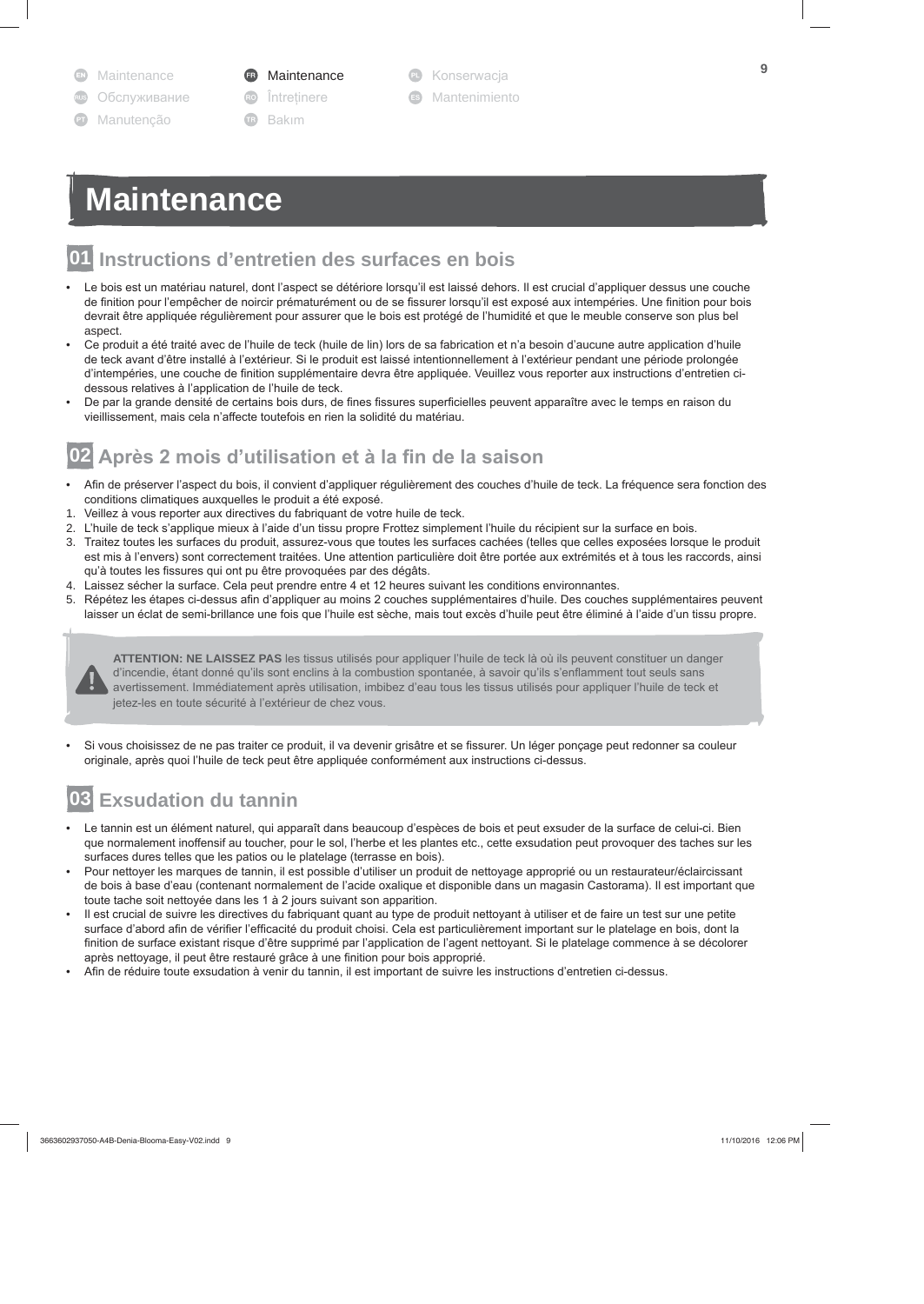

**3663602937050**



**V11016**